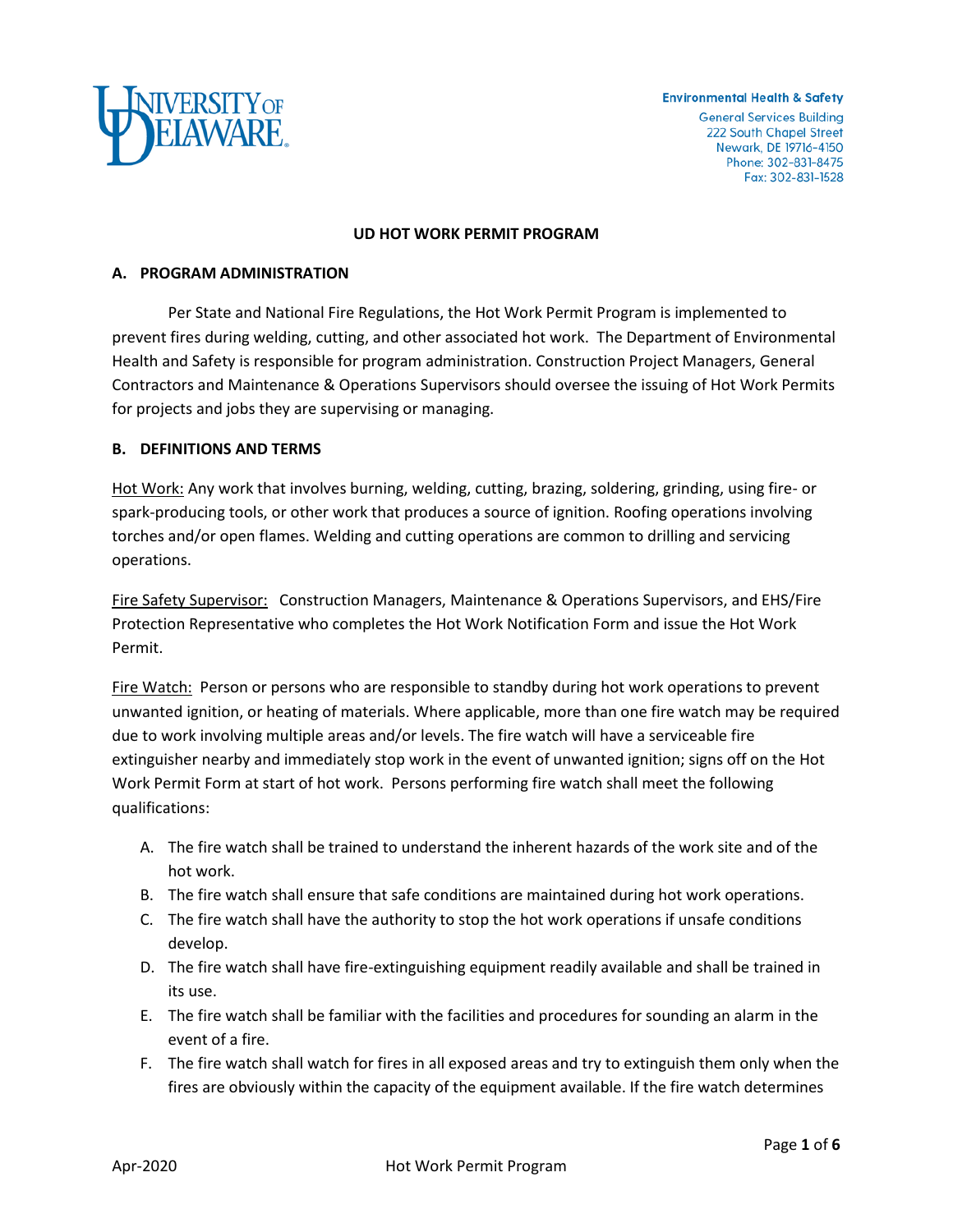that the fire is not within the capacity of the equipment, the fire watch shall sound the alarm immediately.

Hot Work Notification Form: Online form located on Environmental Health & Safety's website that must be completed prior to any hot work taking place (link: [https://www.formstack.com/forms/?3686669-](https://www.formstack.com/forms/?3686669-X3bdLDM5ZN) [X3bdLDM5ZN](https://www.formstack.com/forms/?3686669-X3bdLDM5ZN) ). If there is a need for any shop support (e.g. fire alarm bypassed) this form must be completed a minimum of 5 days prior to the start date.

Hot Work Permit: UD Hot Work Permit Form obtained by submitting a Hot Work Notification Form and issued by a Fire Safety Supervisor to person or persons when performing hot work in Permit Required Hot Work Areas. Permit is typically valid for a single day's work period but can be extended to longer periods when conditions warrant. The checklist and precautions appearing on the form will act as a worksite checklist.

Hot Work Permit Monitor: Person who performed the hot work or fire watch and is responsible for monitoring of welding area for up to 3 hours upon completion of hot work and signs off the Final Checkup section of the Hot Work Permit Form. The duration of the monitoring period will be established by the Fire Safety Supervisor.

Non-Permit Required Hot Work Area: Spaces within buildings designated as non-permit required due hot work typically being conducted in the space, construction features allowing the work, and fire protection systems provided. Examples include sheet metal shops and similar industrial locations. Areas exterior to the buildings when greater than 50 feet from structures or other exposures such as cylinder storage and propane tanks, etc.

Permit Required Hot Work Area: Spaces and areas within and around structures on campus that are not declared Non-Permit Required Work Areas. The area around structures includes a radius of 40 feet and closer at the exterior of structures, unless declared otherwise.

# **C. PROGRAM PROCEDURES**

- 1. Construction Projects:
	- A. Preconstruction Meeting with DEHS/Fire Protection Representative and proposed contractors will be conducted to outline Hot Work Permit Program.
	- B. Fire Safety Supervisor or designee will complete the online Hot Work Notification Form. If shop support is required, the form shall be completed (5) business days prior.
	- C. Once the Hot Work Notification has been submitted the applicant will receive an email obtaining the hot work permit. This permit shall be printed and taken to the job site. The job site is to be inspected by PPD Project Manager or General Contractor acting as the Fire Safety Supervisor. The checklist provided within the permit document will be utilized during site survey to verify conditions are safe. Upon declaring the work site acceptable, the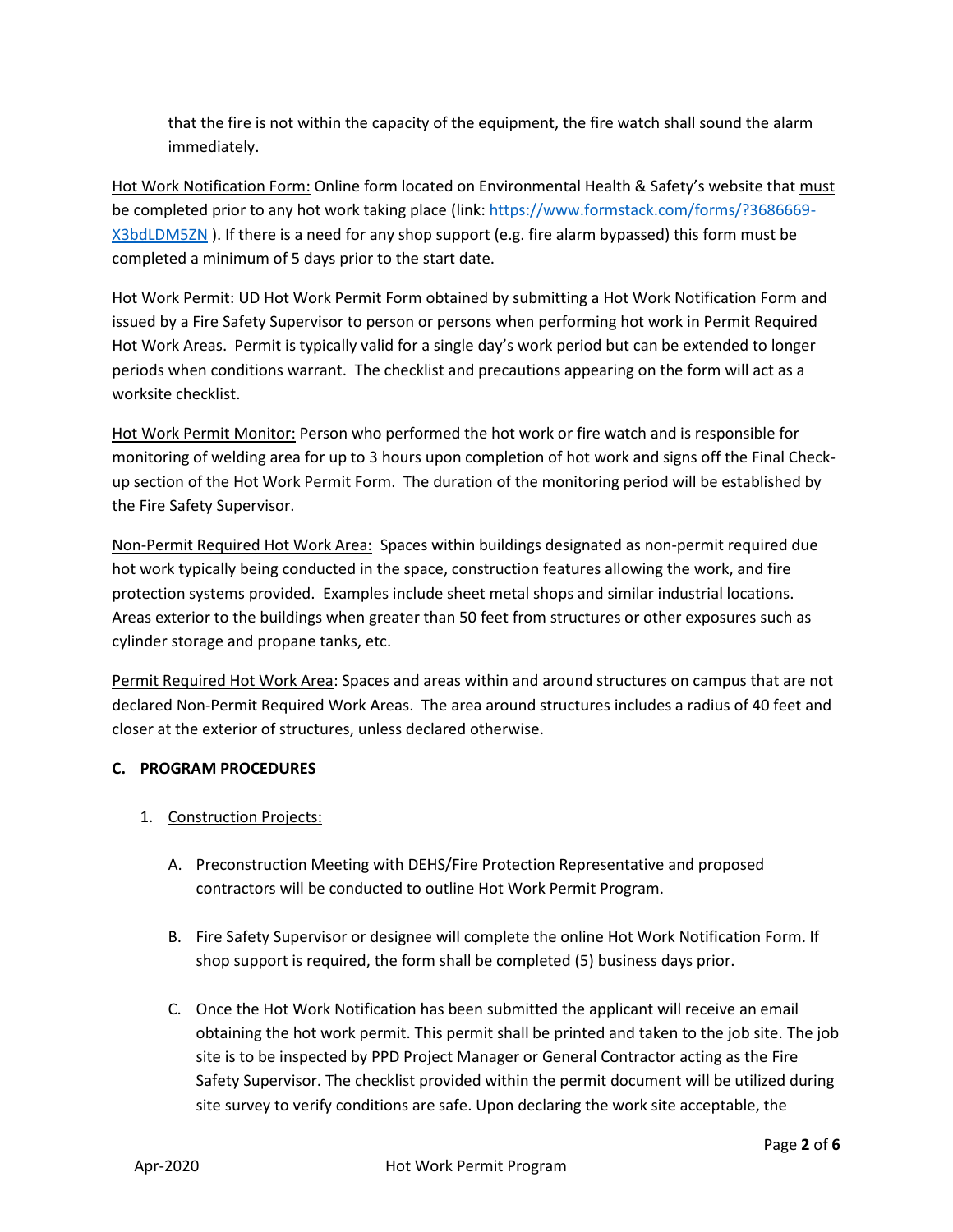written permit form will be completed by the Fire Safety Supervisor and posted onsite for the duration of the hot work.

- D. An assigned Fire Watch will sign off on the permit at the start of the hot work and will remain at the site for the duration of the hot work. The fire watch will have a serviceable fire extinguisher and a means of communication. They will readily stop work and extinguish spot fires should they occur. In the event of a fire beyond their capability to extinguish, the fire watch will call 9-1-1 and initiate an evacuation of the job site. **All** fires should be reported to Environmental Health & Safety.
- E. Upon completion of hot work, the fire watch or person conducting the hot work will monitor the work site for the duration specified in appendix A of this policy, to ensure no smoldering or hidden fire conditions exist. Upon completion of the monitoring period, the monitor will sign-off the final check-up section of the permit form and return to the Fire Safety Supervisor for filing at the work site.
- F. A copy of the completed Hot Work Permit should be sent to Environmental Health & Safety via email at [Fire-Safe@udel.edu](mailto:Fire-Safe@udel.edu) or dropped off at the General Services Building Room 132 222 S. Chapel Street, Newark, DE 19716.

# 2. Facilities Operations and Maintenance Hot Work:

- A. Maintenance & Operations Supervisors will evaluate proposed work sites and determine if the location is Hot Work Permit or Non Hot Work Permit required.
- B. If the site is deemed permit required, the Fire Safety Supervisor (Maintenance & Operations Supervisor or designee) will complete the online Hot Work Notification Form. If additional shop support is required, the form shall be completed (5) business days prior.
- C. Once the Hot Work Notification has been submitted the applicant will receive an email obtaining the hot work permit. This permit shall be printed and taken to the job site. The checklist provided within the permit document will be utilized during site survey to verify conditions are safe. The job site is to be inspected by the Fire Safety Supervisor. Upon declaring the work site acceptable, the written permit form will be completed by the Fire Safety Supervisor and posted onsite for the duration of the hot work.
- D. An assigned Fire Watch will sign off on the permit at the start of the hot work and will remain at the site for the duration of the hot work. The fire watch will have a serviceable fire extinguisher and a means of communication. They will readily stop work and extinguish spot fires should they occur. In the event of a fire beyond their capability to extinguish, the fire watch will call 9-1-1 and initiate an evacuation of the job site. **All** fires should be reported to Environmental Health & Safety.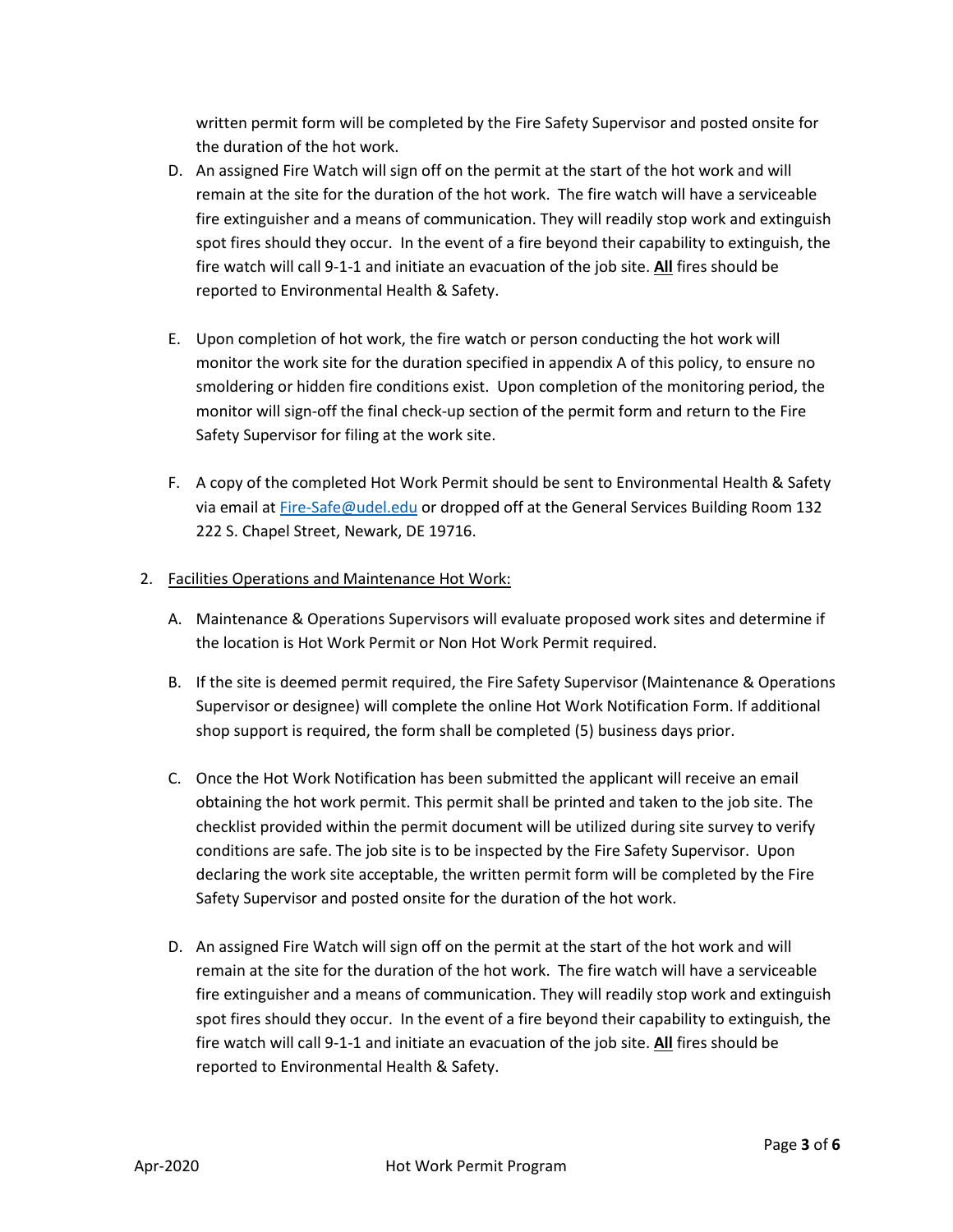- E. Upon completion of hot work, the fire watch or person conducting the hot work will monitor the work site for the duration specified in appendix A of this policy, to ensure no smoldering or hidden fire conditions exist. Upon completion of the monitoring period, the monitor will sign-off the final check-up section of the permit form and return to the Fire Safety Supervisor for filing at the work site.
- F. A copy of the completed Hot Work Permit should be sent to Environmental Health & Safety via email at [Fire-Safe@udel.edu](mailto:Fire-Safe@udel.edu) or dropped off at the General Services Building Room 132 222 S. Chapel Street, Newark, DE 19716.
- 3. All Other Requested Hot Work Permits:
	- A. Requester will complete the online Hot Work Notification Form. If shop support is required, the form shall be completed (5) business days prior.
	- B. UD Fire Protection Staff will evaluate the proposed work site and determine if the location is Hot Work Permit or Non-Hot Work Permit required.
	- C. When a Hot Work Permit is required, the Fire Protection Staff will act as Fire Safety Supervisor. The checklist provided within the permit document will be utilized during site survey to verify conditions are safe. Upon declaring the work site acceptable, the written permit form will be completed by the Fire Safety Supervisor. An assigned Fire Watch will sign off at the start of the hot work and will remain onsite for the duration of the hot work. The fire watch will have a serviceable fire extinguisher and a means of communication. They will readily stop work and extinguish spot fires should they occur. In the event of a fire beyond their capability to extinguish, the fire watch will call 9-1-1 and initiate an evacuation of the job site. **All** fires should be reported to Environmental Health & Safety.
	- G. Upon completion of hot work, the fire watch or person conducting the hot work will monitor the work site for the duration specified in appendix A of this policy, to ensure no smoldering or hidden fire conditions exist. Upon completion of the monitoring period, the monitor will sign-off on the permit form and return to Environmental Health & Safety via email a[t Fire-Safe@udel.edu](mailto:Fire-Safe@udel.edu) or dropped off at the General Services Building Room 132 222 S. Chapel Street, Newark, DE 19716.
- 4. Equipment: All equipment used for hot work shall be chosen for safe application to the work and shall be properly installed. Proper shielding and eye protection to prevent exposure to personnel from hot work hazards shall be provided and used.
- 5. Training: Workers designated to operate welding, soldering, cutting and other hot work equipment shall be trained in the use of the equipment. Additionally, workers who operate welding equipment shall be properly instructed and qualified to operate the equipment.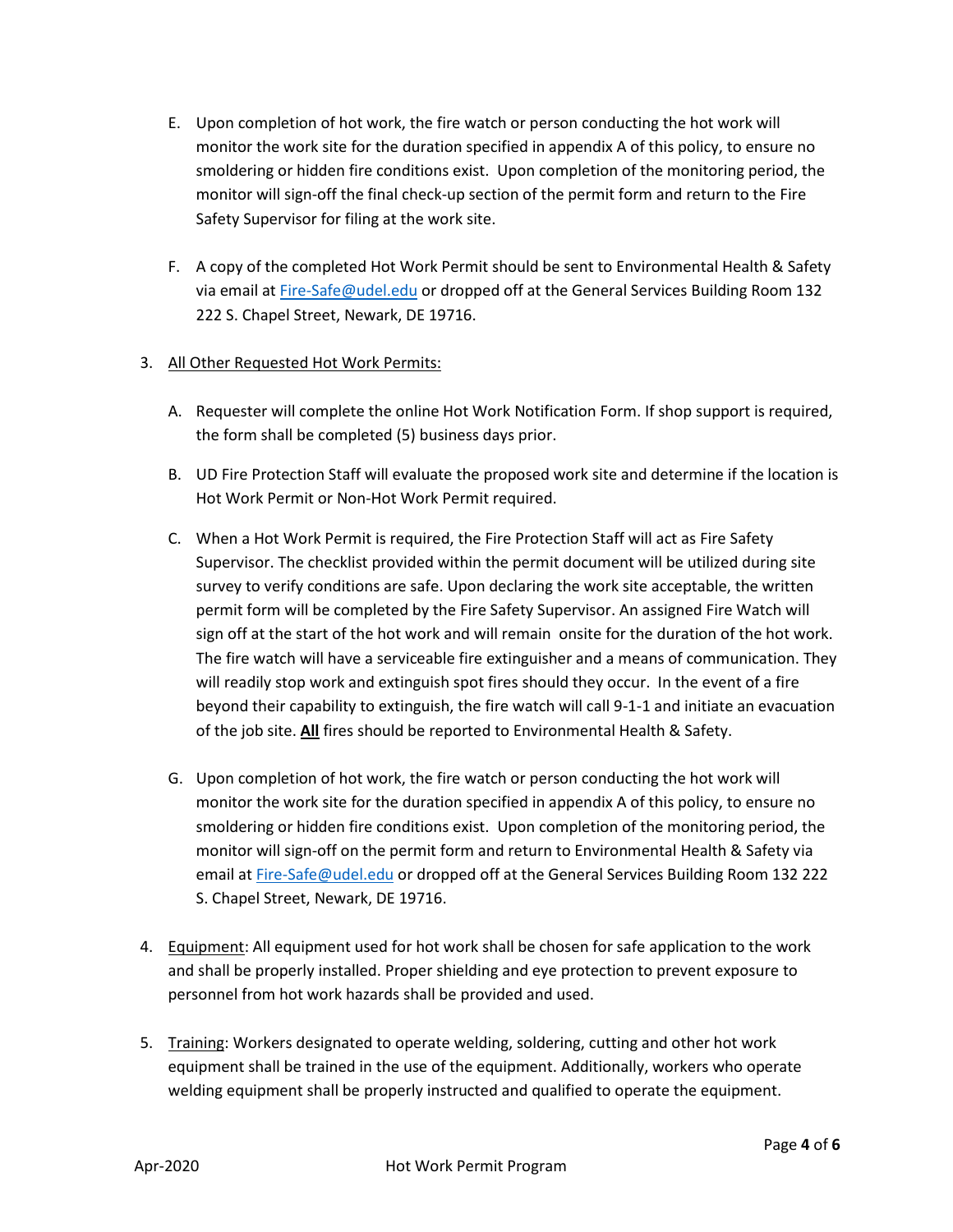- 6. Fire Prevention: Precautions for fire prevention in areas where hot work is being done shall include isolating hot work activities, removing hazards from the vicinity and providing a fire watch.
	- Provisions for isolating smoke detectors shall be coordinated with the Facilities M&O Fire Alarm Senior Technician.
	- All Hot Work shall be **suspended** during SPRINKLER SYSTEM OUTAGES.
- 7. Ventilation: Mechanical ventilation shall be provided when welding or cutting:
	- beryllium, cadmium, lead, zinc, stainless steel or mercury;
	- fluxes, metal coatings or other material containing fluorine components;
	- where there is less than 10,000 cubic feet per welder;
	- in confined spaces;
	- where there is a possibility of fumes spreading in an occupied building

Questions regarding the Hot Work Permit Program may be addressed to [Kevin McSweeney](mailto:kmcsween@udel.edu) or call 831-8475

#### **D. APPENDIX A**